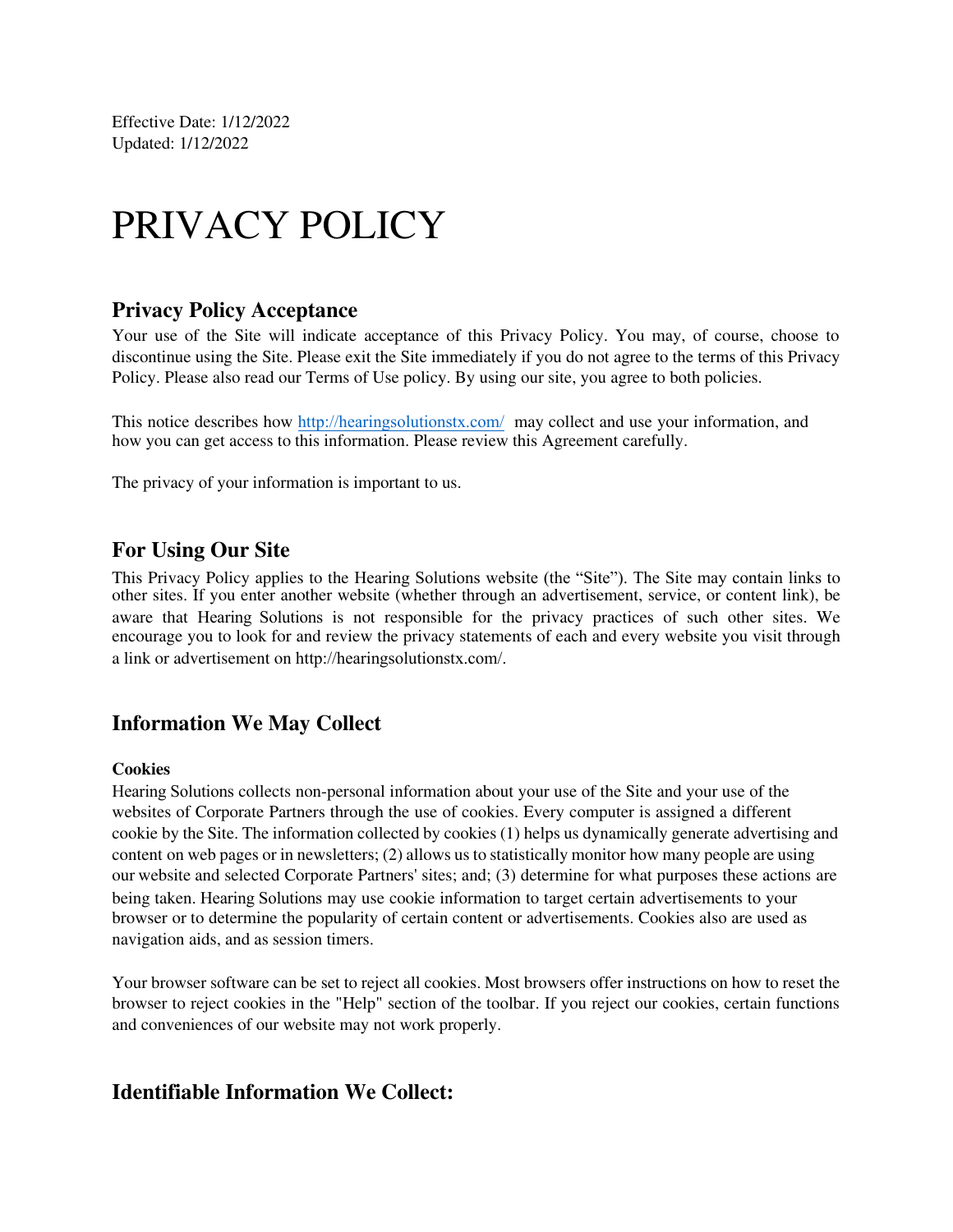Hearing Solutions collects personally identifiable information you provide when you sign up to receive our e-mail newsletter, call our phone number, send us an e-mail, send us a message through our online forms, or through public forums, and/or reach out to Hearing Solutions via online chat. We may use the personally identifiable information you provide to respond to your questions, provide you specific services you select, help you navigate the information on the Site, conduct follow-up surveys, and send you e-mails about website maintenance and updates.

By using our Site, we may collect categories of personal information including, but not limited to:

- Your name:
- Address;
- Phone number;
- E-mail;
- Date-of-birth:
- Geolocation, and;
- IP Address

Personally identifiable information that we collect may be shared or stored internally within our sister companies, subsidiaries, and parent company to facilitate proper functioning of the site, further our legitimate business interests, and/or compliance standards.

## **Information Collected by Third Parties Not Acting on Hearing Solution's Behalf**

Corporate Partners or advertisers on the Site may use their own cookies in advertisements served on the Site and in correspondence sent to you. Some advertisers use companies other than Hearing Solutions to serve their ads and to monitor users' responses to ads, and these companies ("Ad Servers") may also collect non-personal information through the use of cookies on our website. In certain situations, information collection may be facilitated by momentarily directing your browser to the website of an Ad Server or other third party acting on behalf of the Corporate Partner, or advertiser before redirecting your browser to its proper destination (e.g., back to the Site to show the ad or to the advertiser's website); this redirection process will not be apparent to you.

Hearing Solutions does not control these third parties' use of cookies or how they manage the information they gather through them. However, we do require Corporate Partners, advertisers, and Ad Servers who collect cookie information through our website to agree to protect the information they collect. Certain Ad Servers allow you to prevent them from collecting data through the use of cookies.

You may opt-out of third party data collection. In order to do so, you must opt-out of such data collection through each individual site, adjust the settings within your device or browser, or visit the Network Advertising Initiative Opt-Out Page.

We use the following third party cookies on this website and its pages:

Google Tag Manager, Google Analytics, LeadsRX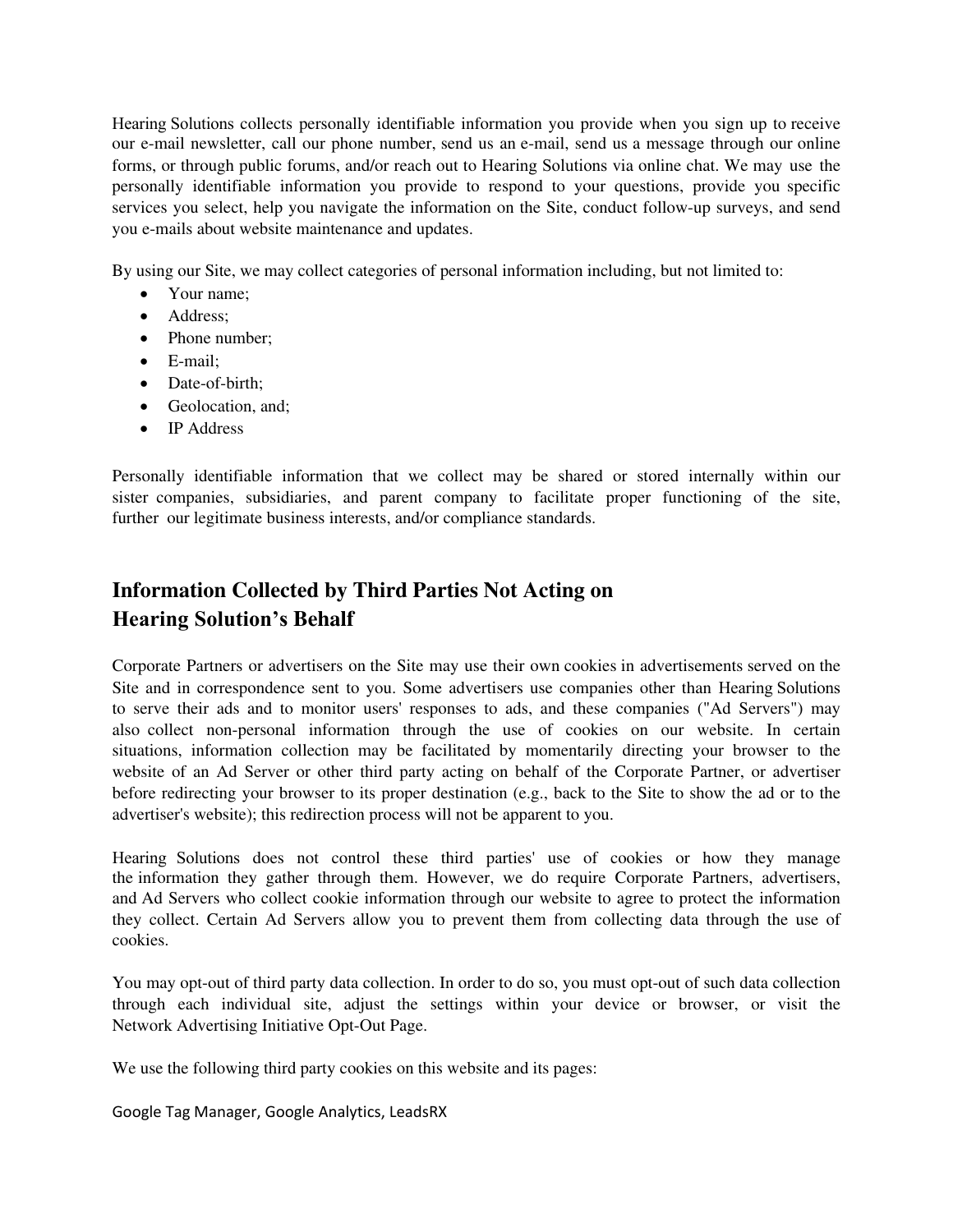#### **Disclosure of Your Information**

Except as set forth in this privacy policy or as specifically agreed to by you, Hearing Solutions will not disclose any personally identifiable information it gathers from you on our Site. We will only release personally identifiable information to third parties: (1) to comply with valid legal requirements such as a law, regulation, search warrant, subpoena, or court order; or (2) in special cases, such as a physical threat to you or others. In the event that we are legally compelled to disclose your personally identifiable information to a third party, we will attempt to notify you unless doing so would violate the law or court order. In addition, we may disclose personal information as described below.

## **Disclosure of Aggregate Information**

Hearing Solutions may provide anonymized, aggregate information to third parties. For example, we might inform third parties regarding the number of users of the Site and the activities they conduct while on the Site. We might also inform a company (that may or may not be an advertiser on our site) that "30% of our users live east of the Delaware River" or that "25% of our users dispense hearing aids." We require parties with whom we share aggregate information to agree they will not attempt to make this information personally identifiable, such as by combining it with other databases.

### **How Hearing Solutions Handles Privacy and Security Internally**

Listed below are some of the security procedures Hearing Solutions uses to protect your privacy:

- Uses firewalls to protect information held in our servers;
- Closely monitors and limits the number of Hearing Solutions employees who have potential access to your personally identifiable information;
- Follows best practices for password security;
- Requires all respective Hearing Solutions employees to abide by this Privacy Policy and be subject to disciplinary action for violations thereof, and;
- Securely stores your data.

Despite Hearing Solution's efforts to protect your personally identifiable information, there is always some risk that an unauthorized third-party may exceed access or that transmissions of your information over the Internet will be intercepted.

## **Contacting Hearing Solutions Regarding Your Personal Information**

[If you have a comp](mailto:hhc409@aol.com)laint, problem, or want to delete your personally identifiable information from our systems, or update the personally identifiable information that you have provided to us, please e-mail us at hhc409@aol.com or call us at 409-787-3388. Our FOP department will forward your complaint to the appropriate internal department for a response or resolution. We try to answer every e-mail within 48 business hours, but we may not always able to do so.

#### **FOR CALIFORNIA RESIDENTS:**

In addition and/or in accordance with the rest of our Privacy Policy, you have a right to know and request information regarding the categories of personal information and actual personal information we collect or sell, as well as what categories of personal information and actual personal information we share with or sell to third parties and categories of third parties. You also have the right to request the categories of sources from which the personal information is collected, as well as the business or commercial purpose for collecting or selling personal information. You have the right to edit this information or request its